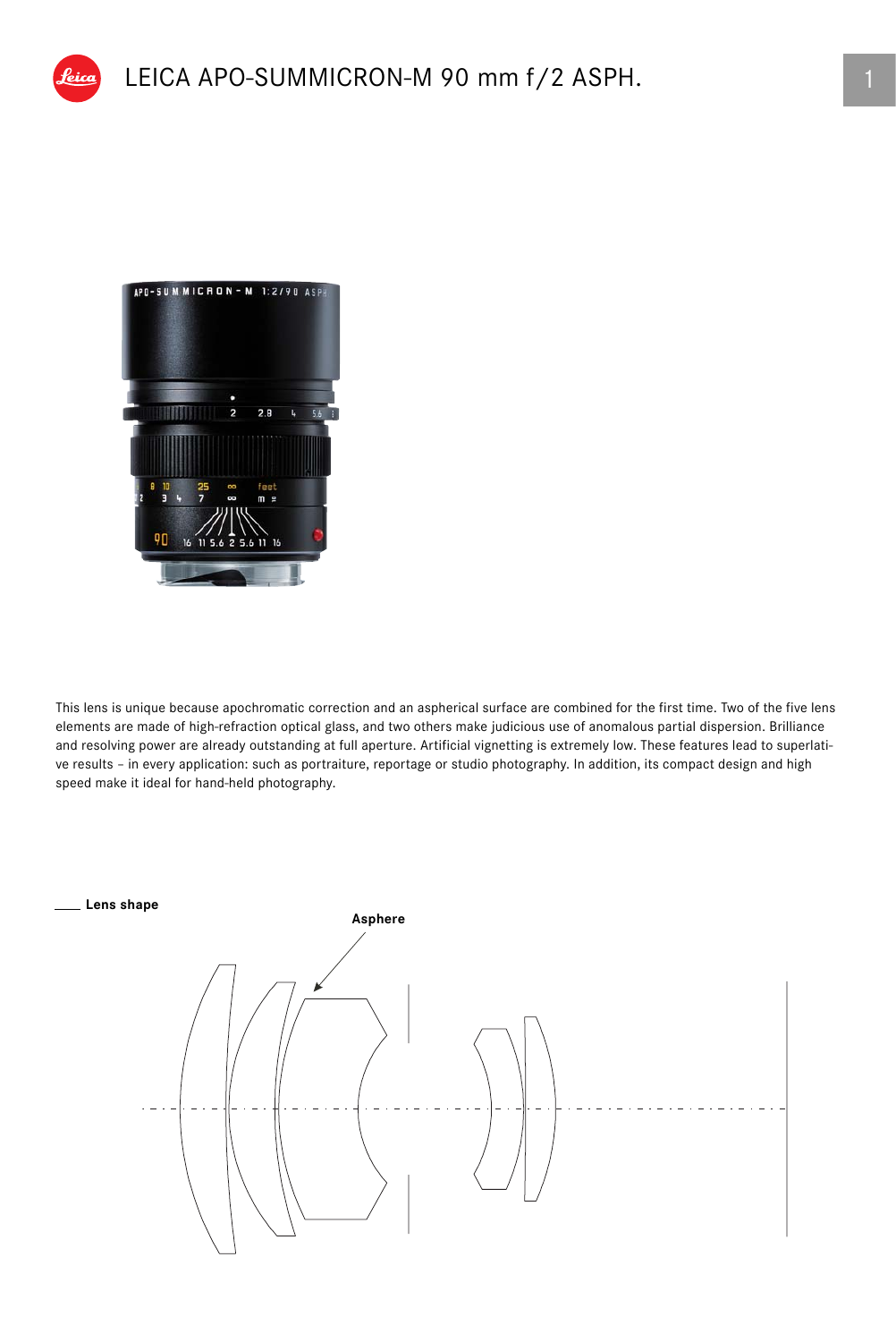

eica |

I

**Engineering drawing**

| <b>Technical Data</b>                                            |                                                                                       |  |  |  |  |
|------------------------------------------------------------------|---------------------------------------------------------------------------------------|--|--|--|--|
| Angle of view (diagonal, horizontal, vertical)                   | $27^\circ$ , $23^\circ$ , $15^\circ$                                                  |  |  |  |  |
| Optical design                                                   | Number of elements / groups: 5 / 5                                                    |  |  |  |  |
|                                                                  | Focal length: 90.9 mm                                                                 |  |  |  |  |
|                                                                  | <b>Entrance pupil:</b> 58.6 mm (related to the first lens surface in light direction) |  |  |  |  |
|                                                                  | <b>Focusing range:</b> 1 m to Infinity                                                |  |  |  |  |
| Scale: combined meter/feet-increments<br><b>Distance setting</b> |                                                                                       |  |  |  |  |
|                                                                  | Smallest object field: 220 mm x 330 mm                                                |  |  |  |  |
|                                                                  | Highest reproduction ratio: 1:9                                                       |  |  |  |  |
| Diaphragm                                                        | <b>Setting / Type:</b> with clickstops (including half values), manual diaphragm      |  |  |  |  |
|                                                                  | <b>Smallest aperture:</b> f/16                                                        |  |  |  |  |
| <b>Bayonet</b>                                                   | Leica M quick-change bayonet                                                          |  |  |  |  |
| Filter (type)                                                    | internal thread for screw-in type filters E 55                                        |  |  |  |  |
| Lens hood                                                        | built-in, telescopic                                                                  |  |  |  |  |
| Dimensions and weight                                            | Length: 78 mm                                                                         |  |  |  |  |
|                                                                  | Largest diameter: 64 mm                                                               |  |  |  |  |
|                                                                  | <b>Weight:</b> approx. $500 g$                                                        |  |  |  |  |
|                                                                  |                                                                                       |  |  |  |  |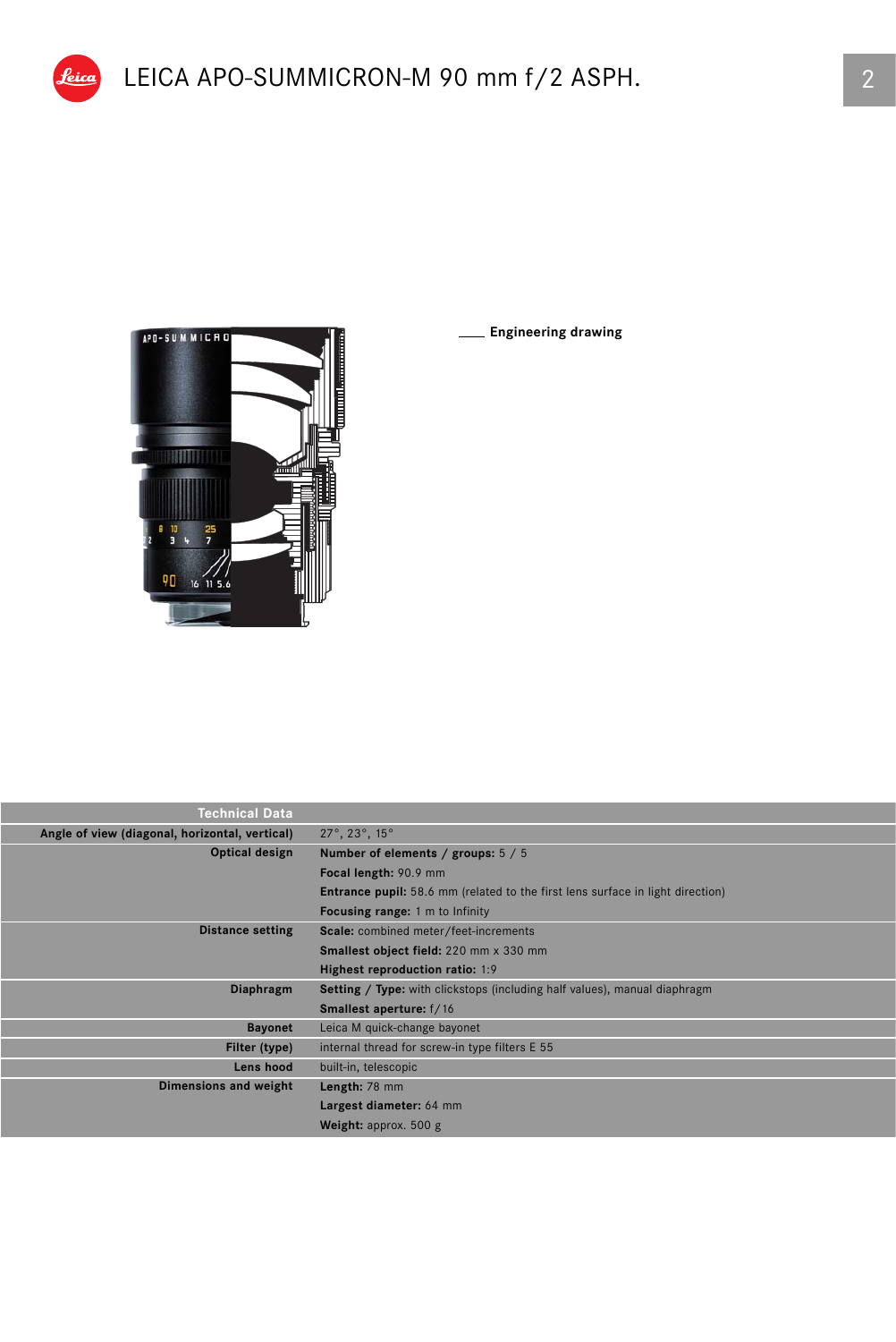## **MTF graphs**







The MTF is indicated both at full aperture and at f/5.6 at long taking distances (infinity). Shown is the contrast in percentage for 5, 10, 20 and 40 lp/mm accross the height of the 35 mm film format, for tangential (dotted line) and sagittal (solid line) structures, in white light. The 5 and 10 lp/mm will give an indication regarding the contrast ratio for large object structures.The 20 and 40 lp/mm records the resolution of finer and finest object structures.

tangential structures sagittal structures \_ \_ \_ \_ \_ \_ \_ \_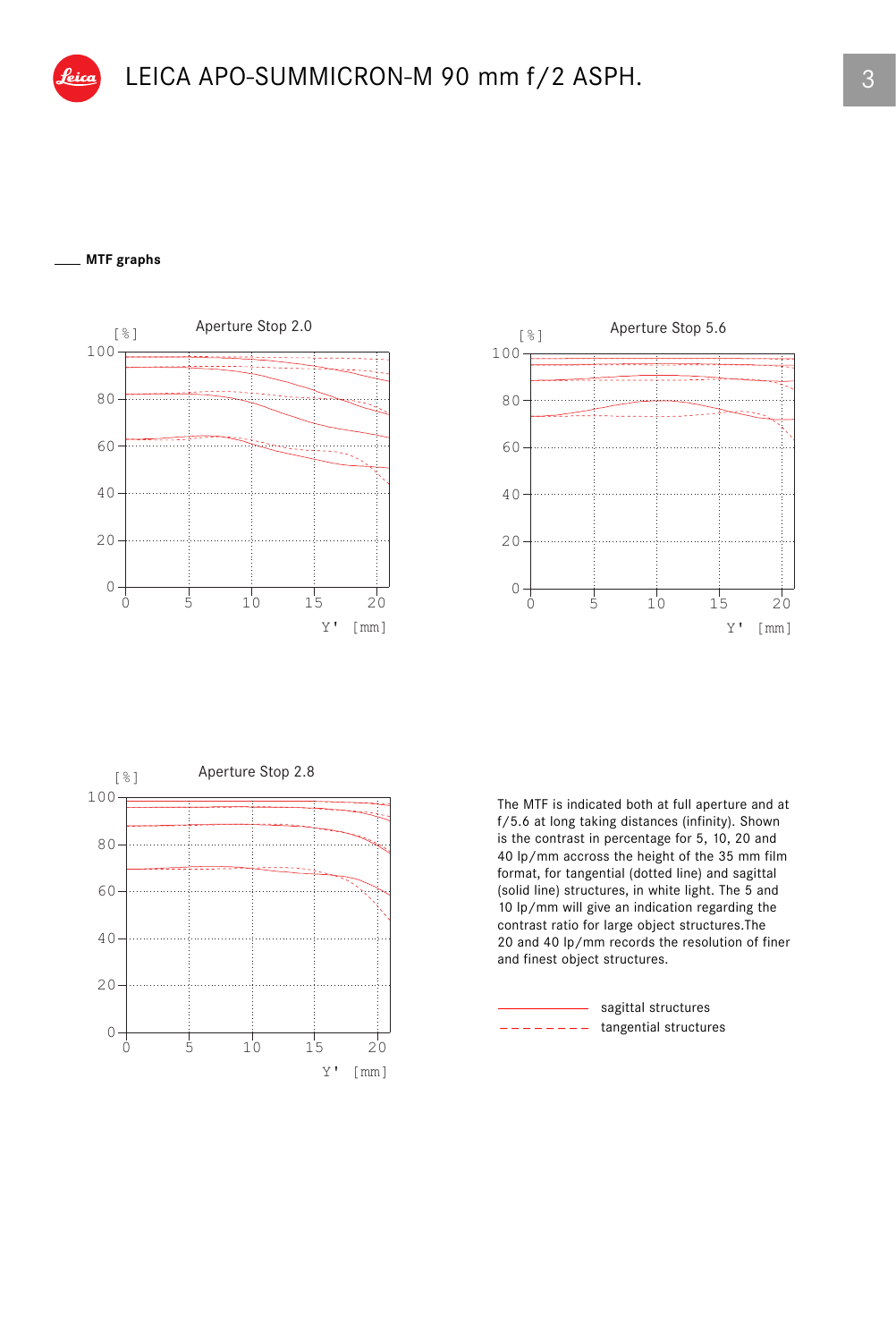## **Distortion**



Effective Distortion



## **Vignetting**



Distortion is the deviation of the real image height (in the picture) from the ideal image height. The relative distortion is the percentage deviation. The ideal image height results from the object height and the magnification. The image height of 21.6mm is the radial distance between the edge and the middle of the image field for the format 24mm x 36mm. The graph of the effective distortion illustrates the appearance of straight horizontal and vertical lines in the picture.

Vignetting is a continous decrease of the illumination to the edges of the image field. The graph shows the percentage lost of illumination over the image height. 100% means no vignetting.

tangential structures sagittal structures \_ \_ \_ \_ \_ \_ \_ \_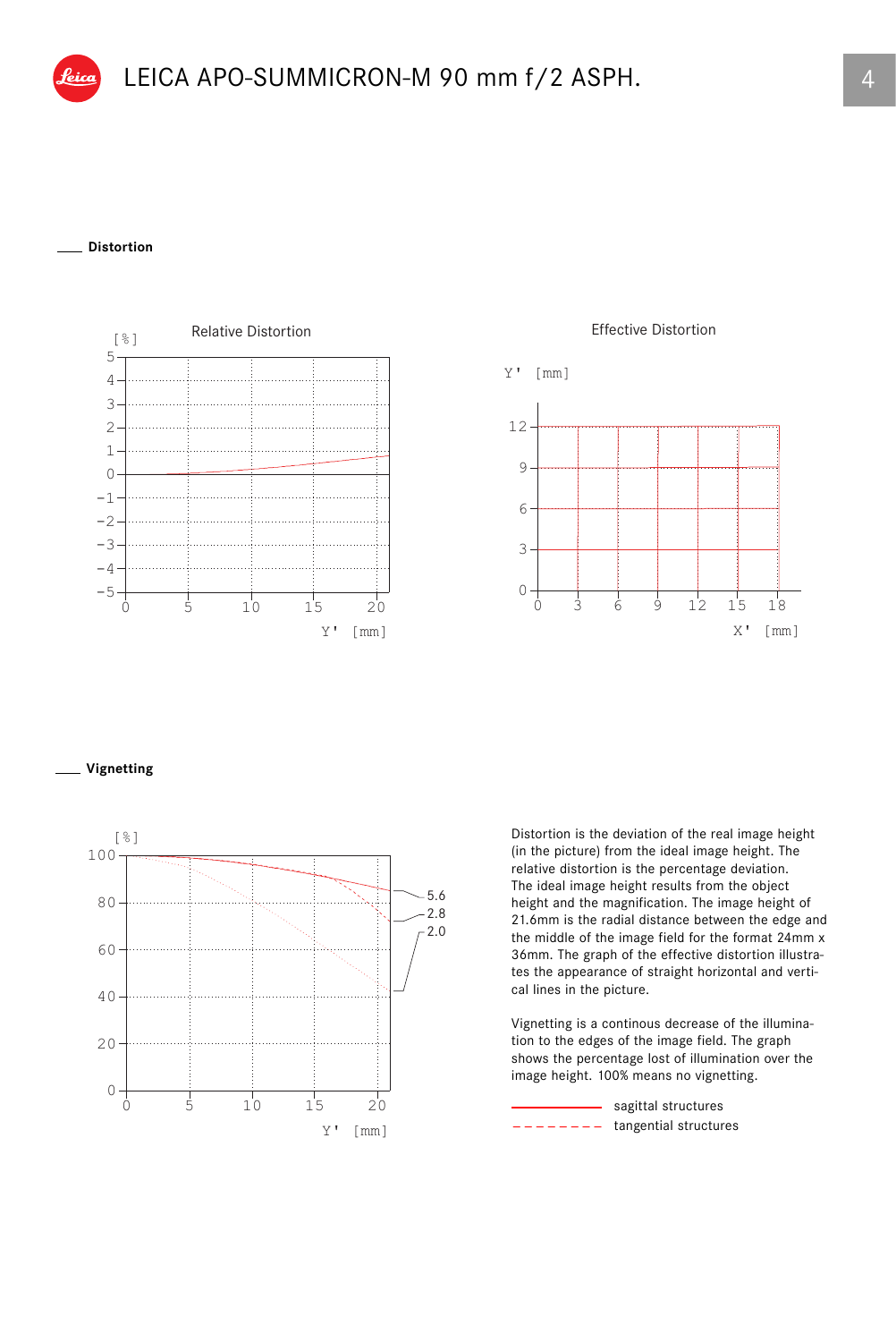Depth of field table 

|                                     |                | Aperture Stop    |                  |                  |                  |                  |                  |                  |            |
|-------------------------------------|----------------|------------------|------------------|------------------|------------------|------------------|------------------|------------------|------------|
|                                     |                | 2                | 2,8              | $\overline{4}$   | 5,6              | 8                | 11               | 16               |            |
| Ξ<br>œ<br>Settir<br>g<br>stai<br>ڦة |                | $0,993 - 1,007$  | $0,990 - 1,010$  | $0,986 - 1,014$  | $0,980 - 1,020$  | $0,972 - 1,029$  | $0,962 - 1,041$  | $0,946 - 1,061$  | 1/9,18     |
|                                     | 1,2            | $1,190 - 1,211$  | $1,186 - 1,215$  | 1,179 - 1,221    | $1,171 - 1,230$  | $1,159 - 1,244$  | $1,145 - 1,261$  | $1,122 - 1,291$  | 1/11,4     |
|                                     | 1,7            | $1,679 - 1,722$  | 1,670 - 1,731    | 1,658 - 1,745    | $1,641 - 1,763$  | $1,617 - 1,792$  | $1,588 - 1,829$  | 1,543 - 1,894    | 1/16,9     |
|                                     | $\overline{2}$ | 1,970 - 2,031    | 1,958 - 2,043    | 1,941 - 2,063    | $1,918 - 2,089$  | 1,886 - 2,130    | $1,846 - 2,183$  | $1,784 - 2,278$  | 1/20,2     |
|                                     | 3              | $2,932 - 3,071$  | $2,906 - 3,101$  | $2,867 - 3,146$  | $2,817 - 3,209$  | $2,746 - 3,307$  | $2,661 - 3,440$  | $2,531 - 3,687$  | 1/31,3     |
|                                     | 4              | $3,879 - 4,129$  | $3,833 - 4,183$  | $3,765 - 4,266$  | $3,679 - 4,383$  | $3,557 - 4,571$  | $3,415 - 4,831$  | $3,203 - 5,336$  | 1/42,3     |
|                                     |                | $6,635 - 7,408$  | $6,499 - 7,586$  | $6,305 - 7,869$  | $6,064 - 8,280$  | $5,736 - 8,986$  | $5,373 - 10,06$  | $4,861 - 12,56$  | 1/75,3     |
|                                     | $\infty$       | $125.3 - \infty$ | $89.51 - \infty$ | $62.65 - \infty$ | $44.77 - \infty$ | $31.35 - \infty$ | $22,81 - \infty$ | $15.70 - \infty$ | $1/\infty$ |



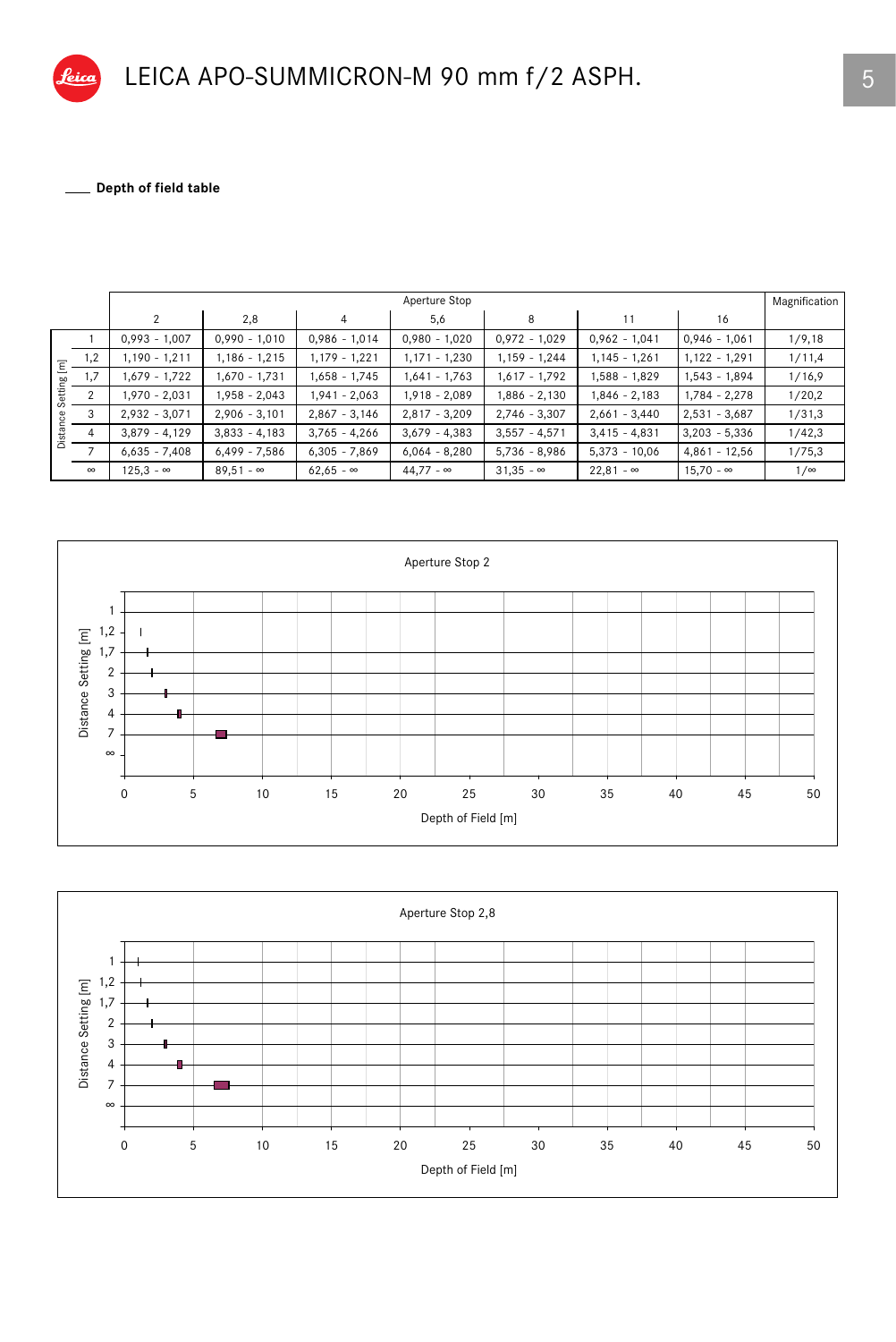